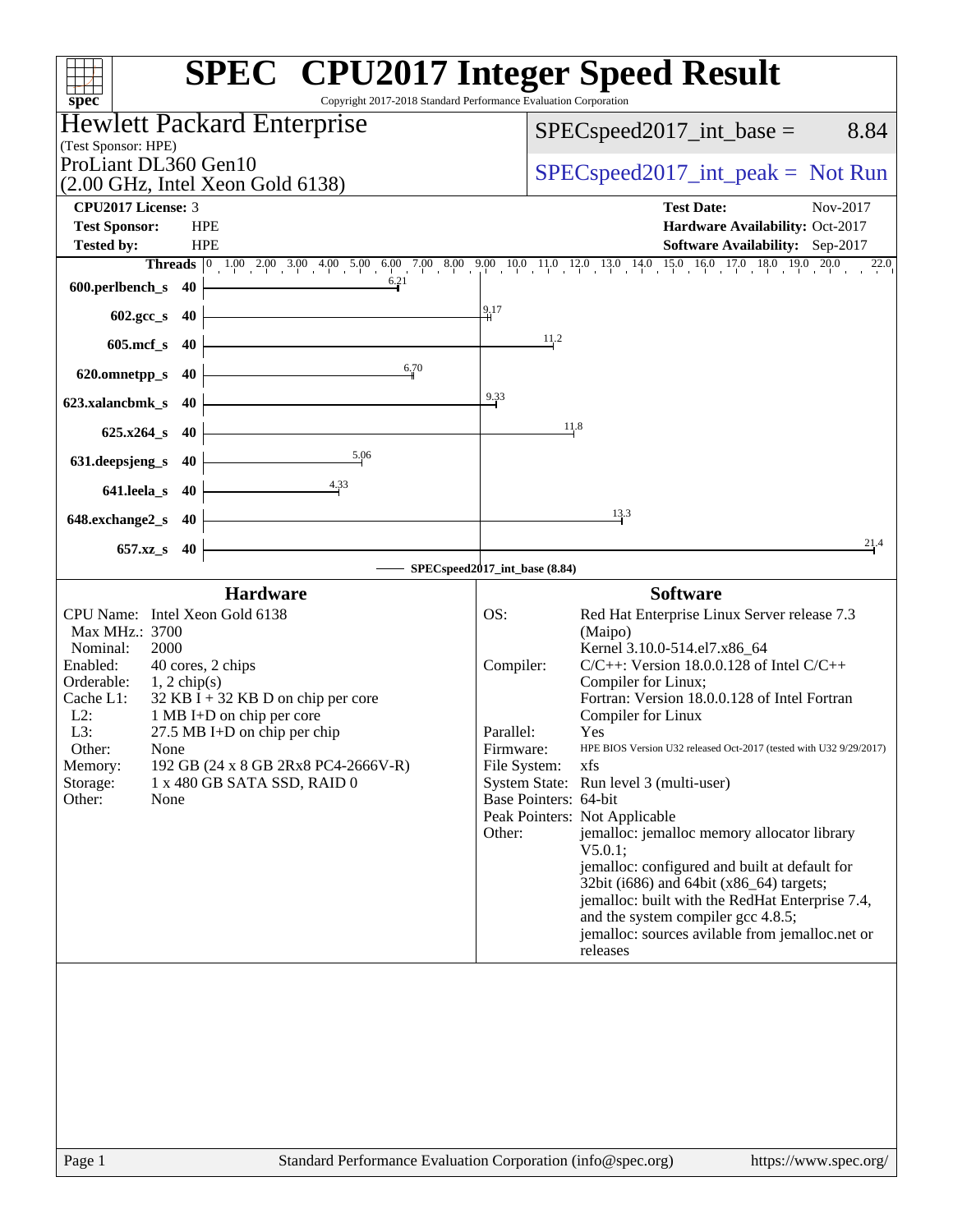

# **[SPEC CPU2017 Integer Speed Result](http://www.spec.org/auto/cpu2017/Docs/result-fields.html#SPECCPU2017IntegerSpeedResult)**

Copyright 2017-2018 Standard Performance Evaluation Corporation

### Hewlett Packard Enterprise

(Test Sponsor: HPE)

(2.00 GHz, Intel Xeon Gold 6138)

 $SPEC speed2017\_int\_base =$  8.84

### ProLiant DL360 Gen10  $SPEC speed2017\_int\_peak = Not Run$

**[Tested by:](http://www.spec.org/auto/cpu2017/Docs/result-fields.html#Testedby)** HPE **[Software Availability:](http://www.spec.org/auto/cpu2017/Docs/result-fields.html#SoftwareAvailability)** Sep-2017

**[CPU2017 License:](http://www.spec.org/auto/cpu2017/Docs/result-fields.html#CPU2017License)** 3 **[Test Date:](http://www.spec.org/auto/cpu2017/Docs/result-fields.html#TestDate)** Nov-2017 **[Test Sponsor:](http://www.spec.org/auto/cpu2017/Docs/result-fields.html#TestSponsor)** HPE **[Hardware Availability:](http://www.spec.org/auto/cpu2017/Docs/result-fields.html#HardwareAvailability)** Oct-2017

**[Results Table](http://www.spec.org/auto/cpu2017/Docs/result-fields.html#ResultsTable)**

|                                    | <b>Base</b>    |                |       |                |       | <b>Peak</b>    |       |                |                |              |                |              |                |              |
|------------------------------------|----------------|----------------|-------|----------------|-------|----------------|-------|----------------|----------------|--------------|----------------|--------------|----------------|--------------|
| <b>Benchmark</b>                   | <b>Threads</b> | <b>Seconds</b> | Ratio | <b>Seconds</b> | Ratio | <b>Seconds</b> | Ratio | <b>Threads</b> | <b>Seconds</b> | <b>Ratio</b> | <b>Seconds</b> | <b>Ratio</b> | <b>Seconds</b> | <b>Ratio</b> |
| 600.perlbench_s                    | 40             | 288            | 6.17  | 285            | 6.23  | 286            | 6.21  |                |                |              |                |              |                |              |
| $602.\text{gcc}\_\text{s}$         | 40             | 439            | 9.07  | 434            | 9.18  | 434            | 9.17  |                |                |              |                |              |                |              |
| $605$ .mcf s                       | 40             | 423            | 11.1  | 423            | 11.2  | 423            | 11.2  |                |                |              |                |              |                |              |
| 620.omnetpp_s                      | 40             | 243            | 6.71  | 243            | 6.70  | 245            | 6.65  |                |                |              |                |              |                |              |
| 623.xalancbmk s                    | 40             | 151            | 9.35  | 152            | 9.33  | 152            | 9.32  |                |                |              |                |              |                |              |
| $625.x264_s$                       | 40             | 149            | 11.8  | <u>149</u>     | 11.8  | 149            | 11.8  |                |                |              |                |              |                |              |
| 631.deepsjeng_s                    | 40             | 283            | 5.06  | 283            | 5.06  | 283            | 5.06  |                |                |              |                |              |                |              |
| 641.leela s                        | 40             | 394            | 4.33  | 394            | 4.33  | 394            | 4.32  |                |                |              |                |              |                |              |
| 648.exchange2_s                    | 40             | 220            | 13.4  | 220            | 13.3  | 220            | 13.3  |                |                |              |                |              |                |              |
| $657.xz$ s                         | 40             | 289            | 21.4  | 289            | 21.4  | 289            | 21.4  |                |                |              |                |              |                |              |
| $SPECspeed2017$ int base =<br>8.84 |                |                |       |                |       |                |       |                |                |              |                |              |                |              |

**[SPECspeed2017\\_int\\_peak =](http://www.spec.org/auto/cpu2017/Docs/result-fields.html#SPECspeed2017intpeak) Not Run**

Results appear in the [order in which they were run.](http://www.spec.org/auto/cpu2017/Docs/result-fields.html#RunOrder) Bold underlined text [indicates a median measurement.](http://www.spec.org/auto/cpu2017/Docs/result-fields.html#Median)

#### **[Operating System Notes](http://www.spec.org/auto/cpu2017/Docs/result-fields.html#OperatingSystemNotes)**

 Stack size set to unlimited using "ulimit -s unlimited" Transparent Huge Pages enabled by default Filesystem page cache cleared with: shell invocation of 'sync; echo 3 > /proc/sys/vm/drop\_caches' prior to run irqbalance disabled with "systemctl stop irqbalance"

tuned profile set wtih "tuned-adm profile throughput-performance"

#### **[General Notes](http://www.spec.org/auto/cpu2017/Docs/result-fields.html#GeneralNotes)**

Environment variables set by runcpu before the start of the run: KMP\_AFFINITY = "granularity=fine,compact" LD\_LIBRARY\_PATH = "/home/specuser/cpu2017/lib/ia32:/home/specuser/cpu2017/lib/intel64" LD\_LIBRARY\_PATH="\$LD\_LIBRARY\_PATH:/home/specuser/cpu2017/je5.0.1-32:/home/specuser/cpu2017/je5.0.1-64" OMP\_STACKSIZE = "192M"

 Binaries compiled on a system with 1x Intel Core i7-4790 CPU + 32GB RAM memory using Redhat Enterprise Linux 7.4

#### **[Platform Notes](http://www.spec.org/auto/cpu2017/Docs/result-fields.html#PlatformNotes)**

BIOS Configuration: Intel Hyperthreading set to Disabled Thermal Configuration set to Maximum Cooling LLC Prefetch set to Enabled LLC Dead Line Allocation set to Disabled Memory Patrol Scrubbing set to Disabled Workload Profile set to General Peak Frequency Compute

**(Continued on next page)**

| Page 2<br>Standard Performance Evaluation Corporation (info@spec.org) | https://www.spec.org/ |
|-----------------------------------------------------------------------|-----------------------|
|-----------------------------------------------------------------------|-----------------------|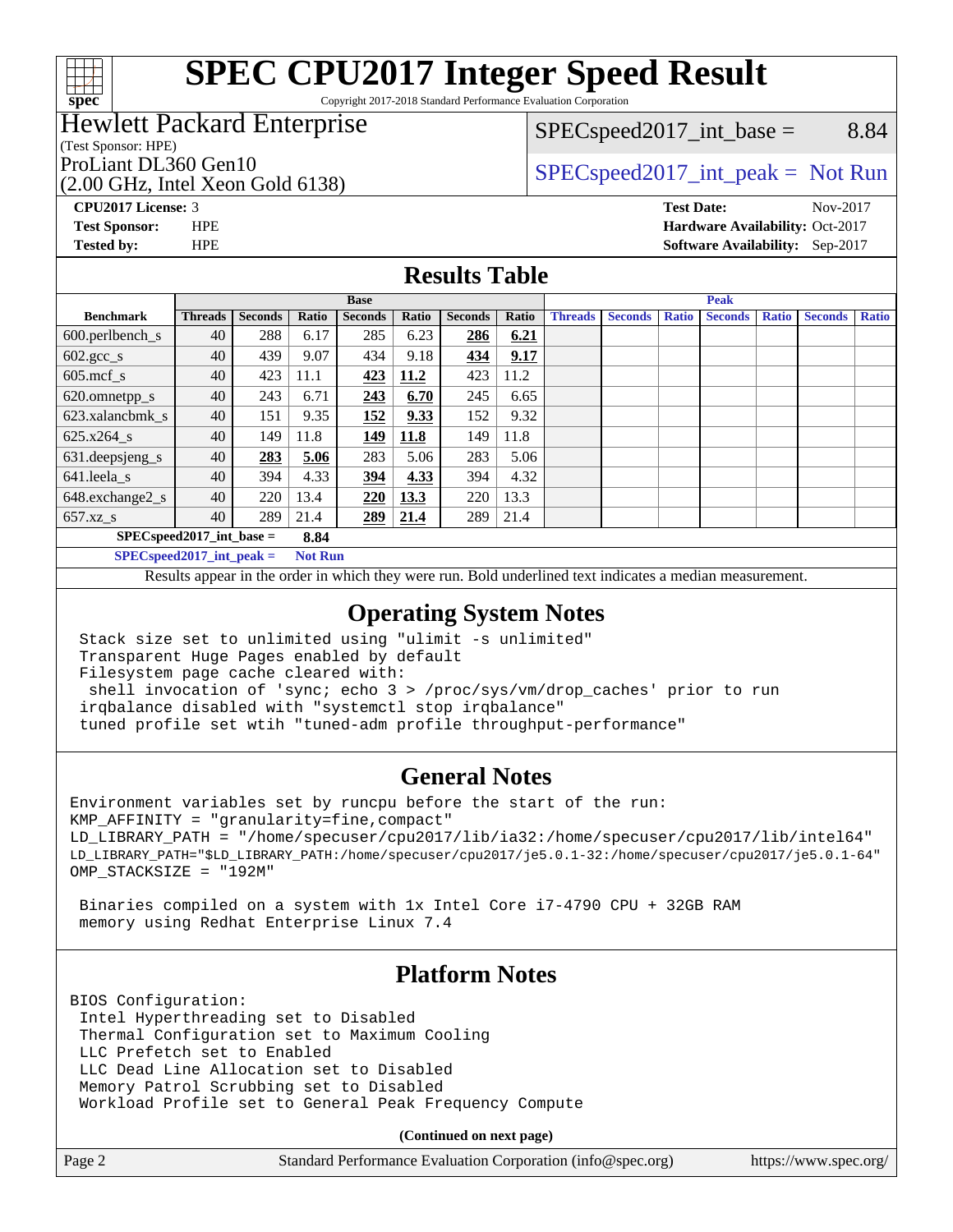#### $+\!\!+\!\!$ **[spec](http://www.spec.org/)**

# **[SPEC CPU2017 Integer Speed Result](http://www.spec.org/auto/cpu2017/Docs/result-fields.html#SPECCPU2017IntegerSpeedResult)**

Copyright 2017-2018 Standard Performance Evaluation Corporation

### Hewlett Packard Enterprise

 $SPEC speed2017\_int\_base =$  8.84

### (Test Sponsor: HPE)

(2.00 GHz, Intel Xeon Gold 6138)

ProLiant DL360 Gen10  $SPEC speed2017\_int\_peak = Not Run$ 

**[Tested by:](http://www.spec.org/auto/cpu2017/Docs/result-fields.html#Testedby)** HPE **[Software Availability:](http://www.spec.org/auto/cpu2017/Docs/result-fields.html#SoftwareAvailability)** Sep-2017

**[CPU2017 License:](http://www.spec.org/auto/cpu2017/Docs/result-fields.html#CPU2017License)** 3 **[Test Date:](http://www.spec.org/auto/cpu2017/Docs/result-fields.html#TestDate)** Nov-2017 **[Test Sponsor:](http://www.spec.org/auto/cpu2017/Docs/result-fields.html#TestSponsor)** HPE **[Hardware Availability:](http://www.spec.org/auto/cpu2017/Docs/result-fields.html#HardwareAvailability)** Oct-2017

#### **[Platform Notes \(Continued\)](http://www.spec.org/auto/cpu2017/Docs/result-fields.html#PlatformNotes)**

Page 3 Standard Performance Evaluation Corporation [\(info@spec.org\)](mailto:info@spec.org) <https://www.spec.org/> Energy/Performance Bias set to Maximum Performance Workload Profile set to Custom NUMA Group Size Optimization set to Flat Sysinfo program /home/specuser/cpu2017/bin/sysinfo Rev: r5797 of 2017-06-14 96c45e4568ad54c135fd618bcc091c0f running on dl360gen10rhel73 Mon Nov 13 03:37:49 2017 SUT (System Under Test) info as seen by some common utilities. For more information on this section, see <https://www.spec.org/cpu2017/Docs/config.html#sysinfo> From /proc/cpuinfo model name : Intel(R) Xeon(R) Gold 6138 CPU @ 2.00GHz 2 "physical id"s (chips) 40 "processors" cores, siblings (Caution: counting these is hw and system dependent. The following excerpts from /proc/cpuinfo might not be reliable. Use with caution.) cpu cores : 20 siblings : 20 physical 0: cores 0 1 2 3 4 8 9 10 11 12 16 17 18 19 20 24 25 26 27 28 physical 1: cores 0 1 2 3 4 8 9 10 11 12 16 17 18 19 20 24 25 26 27 28 From lscpu: Architecture: x86\_64 CPU op-mode(s): 32-bit, 64-bit Byte Order: Little Endian  $CPU(s):$  40 On-line CPU(s) list: 0-39 Thread(s) per core: 1 Core(s) per socket: 20 Socket(s): 2 NUMA node(s): 2 Vendor ID: GenuineIntel CPU family: 6 Model: 85 Model name: Intel(R) Xeon(R) Gold 6138 CPU @ 2.00GHz Stepping: 4 CPU MHz: 2000.000 BogoMIPS: 4004.67 Virtualization: VT-x L1d cache: 32K L1i cache: 32K L2 cache: 1024K L3 cache: 28160K NUMA node0 CPU(s): 0-19 NUMA node1 CPU(s): 20-39 **(Continued on next page)**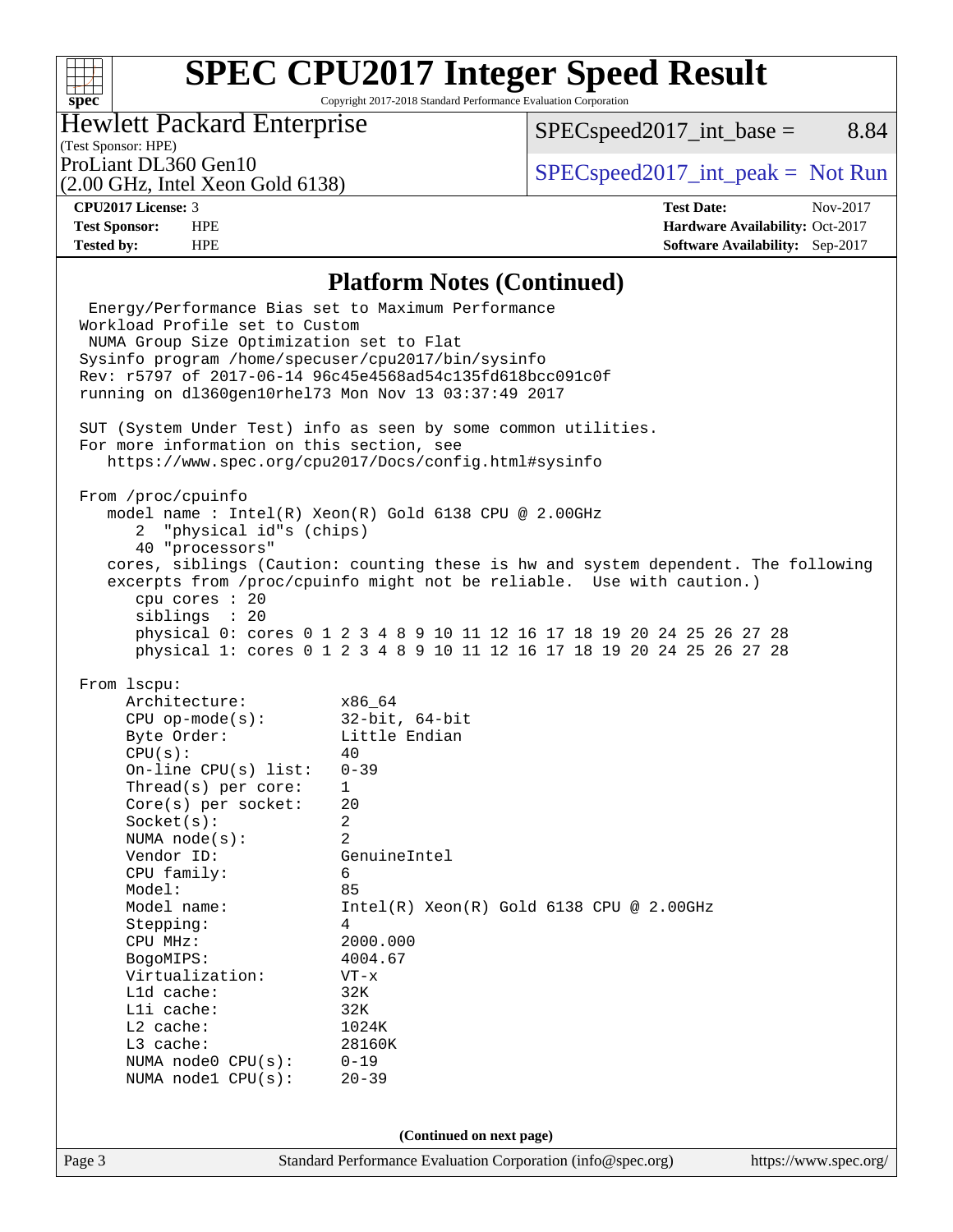#### **[SPEC CPU2017 Integer Speed Result](http://www.spec.org/auto/cpu2017/Docs/result-fields.html#SPECCPU2017IntegerSpeedResult)**  $+\ +$ **[spec](http://www.spec.org/)** Copyright 2017-2018 Standard Performance Evaluation Corporation Hewlett Packard Enterprise  $SPEC speed2017\_int\_base =$  8.84 (Test Sponsor: HPE) ProLiant DL360 Gen10  $SPEC speed2017\_int\_peak = Not Run$ (2.00 GHz, Intel Xeon Gold 6138) **[CPU2017 License:](http://www.spec.org/auto/cpu2017/Docs/result-fields.html#CPU2017License)** 3 **[Test Date:](http://www.spec.org/auto/cpu2017/Docs/result-fields.html#TestDate)** Nov-2017 **[Test Sponsor:](http://www.spec.org/auto/cpu2017/Docs/result-fields.html#TestSponsor)** HPE **[Hardware Availability:](http://www.spec.org/auto/cpu2017/Docs/result-fields.html#HardwareAvailability)** Oct-2017 **[Tested by:](http://www.spec.org/auto/cpu2017/Docs/result-fields.html#Testedby)** HPE **[Software Availability:](http://www.spec.org/auto/cpu2017/Docs/result-fields.html#SoftwareAvailability)** Sep-2017 **[Platform Notes \(Continued\)](http://www.spec.org/auto/cpu2017/Docs/result-fields.html#PlatformNotes)** /proc/cpuinfo cache data cache size : 28160 KB From numactl --hardware WARNING: a numactl 'node' might or might not correspond to a physical chip. From /proc/meminfo MemTotal: 197571152 kB HugePages\_Total: 0<br>Hugepagesize: 2048 kB Hugepagesize: From /etc/\*release\* /etc/\*version\* os-release: NAME="Red Hat Enterprise Linux Server" VERSION="7.3 (Maipo)" ID="rhel" ID\_LIKE="fedora" VERSION\_ID="7.3" PRETTY\_NAME="Red Hat Enterprise Linux Server 7.3 (Maipo)" ANSI\_COLOR="0;31" CPE\_NAME="cpe:/o:redhat:enterprise\_linux:7.3:GA:server" redhat-release: Red Hat Enterprise Linux Server release 7.3 (Maipo) system-release: Red Hat Enterprise Linux Server release 7.3 (Maipo) system-release-cpe: cpe:/o:redhat:enterprise\_linux:7.3:ga:server uname -a: Linux dl360gen10rhel73 3.10.0-514.el7.x86\_64 #1 SMP Wed Oct 19 11:24:13 EDT 2016 x86\_64 x86\_64 x86\_64 GNU/Linux run-level 3 Nov 12 20:00 SPEC is set to: /home/specuser/cpu2017 Filesystem Type Size Used Avail Use% Mounted on /dev/mapper/rhel-home xfs 392G 37G 356G 10% /home Additional information from dmidecode follows. WARNING: Use caution when you interpret this section. The 'dmidecode' program reads system data which is "intended to allow hardware to be accurately determined", but the intent may not be met, as there are frequent changes to hardware, firmware, and the "DMTF SMBIOS" standard. BIOS HPE U32 09/29/2017 Memory: 24x UNKNOWN NOT AVAILABLE 8 GB 2 rank 2666 (End of data from sysinfo program)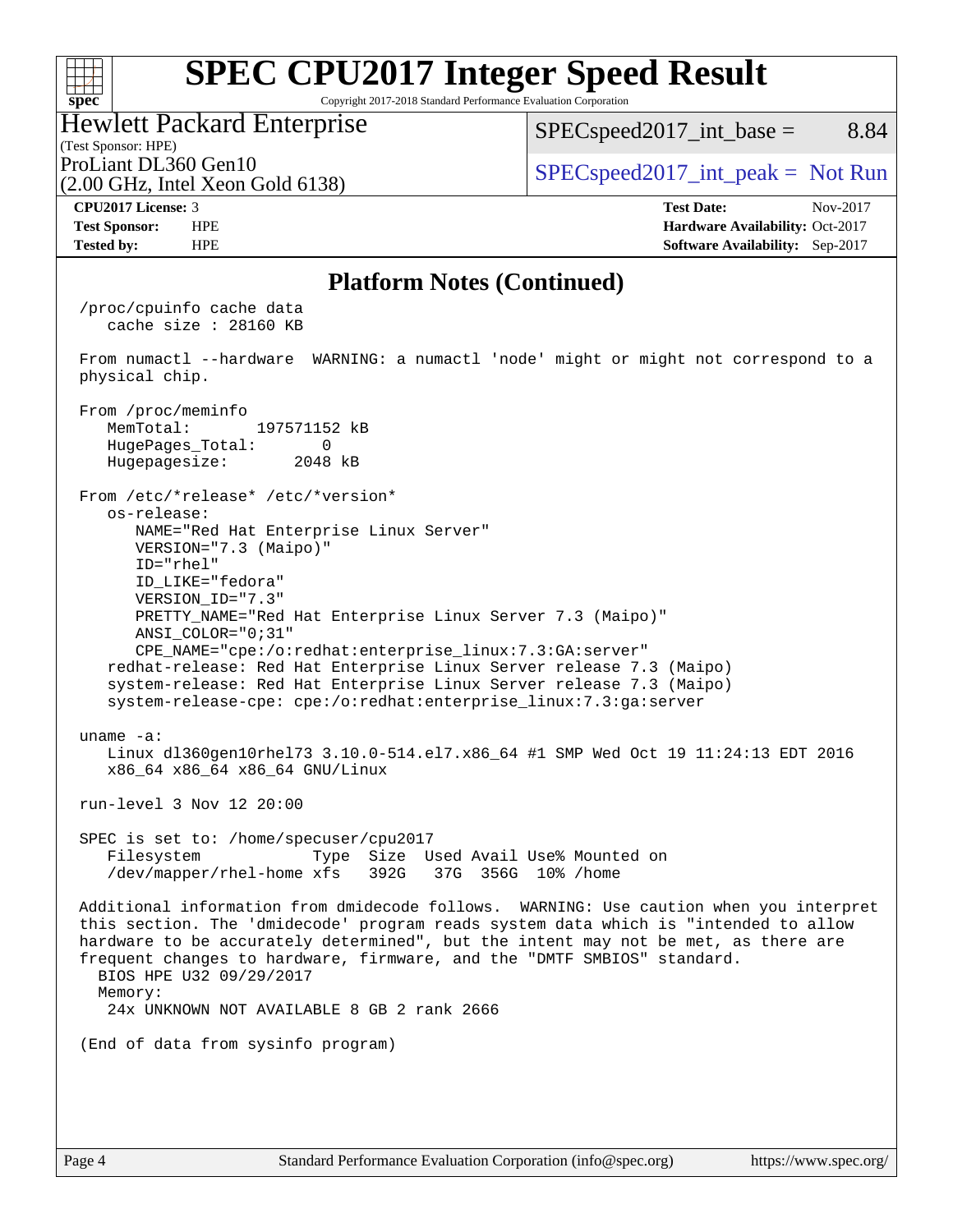| spe |  |  |  |  |
|-----|--|--|--|--|

# **[SPEC CPU2017 Integer Speed Result](http://www.spec.org/auto/cpu2017/Docs/result-fields.html#SPECCPU2017IntegerSpeedResult)**

Copyright 2017-2018 Standard Performance Evaluation Corporation

#### Hewlett Packard Enterprise

[SPECspeed2017\\_int\\_base =](http://www.spec.org/auto/cpu2017/Docs/result-fields.html#SPECspeed2017intbase) 8.84

(Test Sponsor: HPE) (2.00 GHz, Intel Xeon Gold 6138)

ProLiant DL360 Gen10  $SPEC speed2017\_int\_peak = Not Run$ 

**[Tested by:](http://www.spec.org/auto/cpu2017/Docs/result-fields.html#Testedby)** HPE **[Software Availability:](http://www.spec.org/auto/cpu2017/Docs/result-fields.html#SoftwareAvailability)** Sep-2017

**[CPU2017 License:](http://www.spec.org/auto/cpu2017/Docs/result-fields.html#CPU2017License)** 3 **[Test Date:](http://www.spec.org/auto/cpu2017/Docs/result-fields.html#TestDate)** Nov-2017 **[Test Sponsor:](http://www.spec.org/auto/cpu2017/Docs/result-fields.html#TestSponsor)** HPE **[Hardware Availability:](http://www.spec.org/auto/cpu2017/Docs/result-fields.html#HardwareAvailability)** Oct-2017

### **[Compiler Version Notes](http://www.spec.org/auto/cpu2017/Docs/result-fields.html#CompilerVersionNotes)**

| 600.perlbench $s(base)$ 602.qcc $s(base)$ 605.mcf $s(base)$ 625.x264 $s(base)$<br>CC.<br>$657.xz$ s(base) |
|-----------------------------------------------------------------------------------------------------------|
| icc (ICC) 18.0.0 20170811<br>Copyright (C) 1985-2017 Intel Corporation. All rights reserved.              |
| CXXC 620. omnetpp $s(base)$ 623. xalancbmk $s(base)$ 631. deepsjeng $s(base)$<br>$641.$ leela $s(base)$   |
| icpc (ICC) 18.0.0 20170811<br>Copyright (C) 1985-2017 Intel Corporation. All rights reserved.             |
| FC 648. exchange2 s(base)                                                                                 |
| ifort (IFORT) 18.0.0 20170811<br>Copyright (C) 1985-2017 Intel Corporation. All rights reserved.          |

### **[Base Compiler Invocation](http://www.spec.org/auto/cpu2017/Docs/result-fields.html#BaseCompilerInvocation)**

[C benchmarks](http://www.spec.org/auto/cpu2017/Docs/result-fields.html#Cbenchmarks): [icc](http://www.spec.org/cpu2017/results/res2017q4/cpu2017-20171114-00799.flags.html#user_CCbase_intel_icc_18.0_66fc1ee009f7361af1fbd72ca7dcefbb700085f36577c54f309893dd4ec40d12360134090235512931783d35fd58c0460139e722d5067c5574d8eaf2b3e37e92)

[C++ benchmarks:](http://www.spec.org/auto/cpu2017/Docs/result-fields.html#CXXbenchmarks) [icpc](http://www.spec.org/cpu2017/results/res2017q4/cpu2017-20171114-00799.flags.html#user_CXXbase_intel_icpc_18.0_c510b6838c7f56d33e37e94d029a35b4a7bccf4766a728ee175e80a419847e808290a9b78be685c44ab727ea267ec2f070ec5dc83b407c0218cded6866a35d07)

[Fortran benchmarks](http://www.spec.org/auto/cpu2017/Docs/result-fields.html#Fortranbenchmarks): [ifort](http://www.spec.org/cpu2017/results/res2017q4/cpu2017-20171114-00799.flags.html#user_FCbase_intel_ifort_18.0_8111460550e3ca792625aed983ce982f94888b8b503583aa7ba2b8303487b4d8a21a13e7191a45c5fd58ff318f48f9492884d4413fa793fd88dd292cad7027ca)

## **[Base Portability Flags](http://www.spec.org/auto/cpu2017/Docs/result-fields.html#BasePortabilityFlags)**

 600.perlbench\_s: [-DSPEC\\_LP64](http://www.spec.org/cpu2017/results/res2017q4/cpu2017-20171114-00799.flags.html#b600.perlbench_s_basePORTABILITY_DSPEC_LP64) [-DSPEC\\_LINUX\\_X64](http://www.spec.org/cpu2017/results/res2017q4/cpu2017-20171114-00799.flags.html#b600.perlbench_s_baseCPORTABILITY_DSPEC_LINUX_X64) 602.gcc\_s: [-DSPEC\\_LP64](http://www.spec.org/cpu2017/results/res2017q4/cpu2017-20171114-00799.flags.html#suite_basePORTABILITY602_gcc_s_DSPEC_LP64) 605.mcf\_s: [-DSPEC\\_LP64](http://www.spec.org/cpu2017/results/res2017q4/cpu2017-20171114-00799.flags.html#suite_basePORTABILITY605_mcf_s_DSPEC_LP64) 620.omnetpp\_s: [-DSPEC\\_LP64](http://www.spec.org/cpu2017/results/res2017q4/cpu2017-20171114-00799.flags.html#suite_basePORTABILITY620_omnetpp_s_DSPEC_LP64) 623.xalancbmk\_s: [-DSPEC\\_LP64](http://www.spec.org/cpu2017/results/res2017q4/cpu2017-20171114-00799.flags.html#suite_basePORTABILITY623_xalancbmk_s_DSPEC_LP64) [-DSPEC\\_LINUX](http://www.spec.org/cpu2017/results/res2017q4/cpu2017-20171114-00799.flags.html#b623.xalancbmk_s_baseCXXPORTABILITY_DSPEC_LINUX) 625.x264\_s: [-DSPEC\\_LP64](http://www.spec.org/cpu2017/results/res2017q4/cpu2017-20171114-00799.flags.html#suite_basePORTABILITY625_x264_s_DSPEC_LP64) 631.deepsjeng\_s: [-DSPEC\\_LP64](http://www.spec.org/cpu2017/results/res2017q4/cpu2017-20171114-00799.flags.html#suite_basePORTABILITY631_deepsjeng_s_DSPEC_LP64)

**(Continued on next page)**

Page 5 Standard Performance Evaluation Corporation [\(info@spec.org\)](mailto:info@spec.org) <https://www.spec.org/>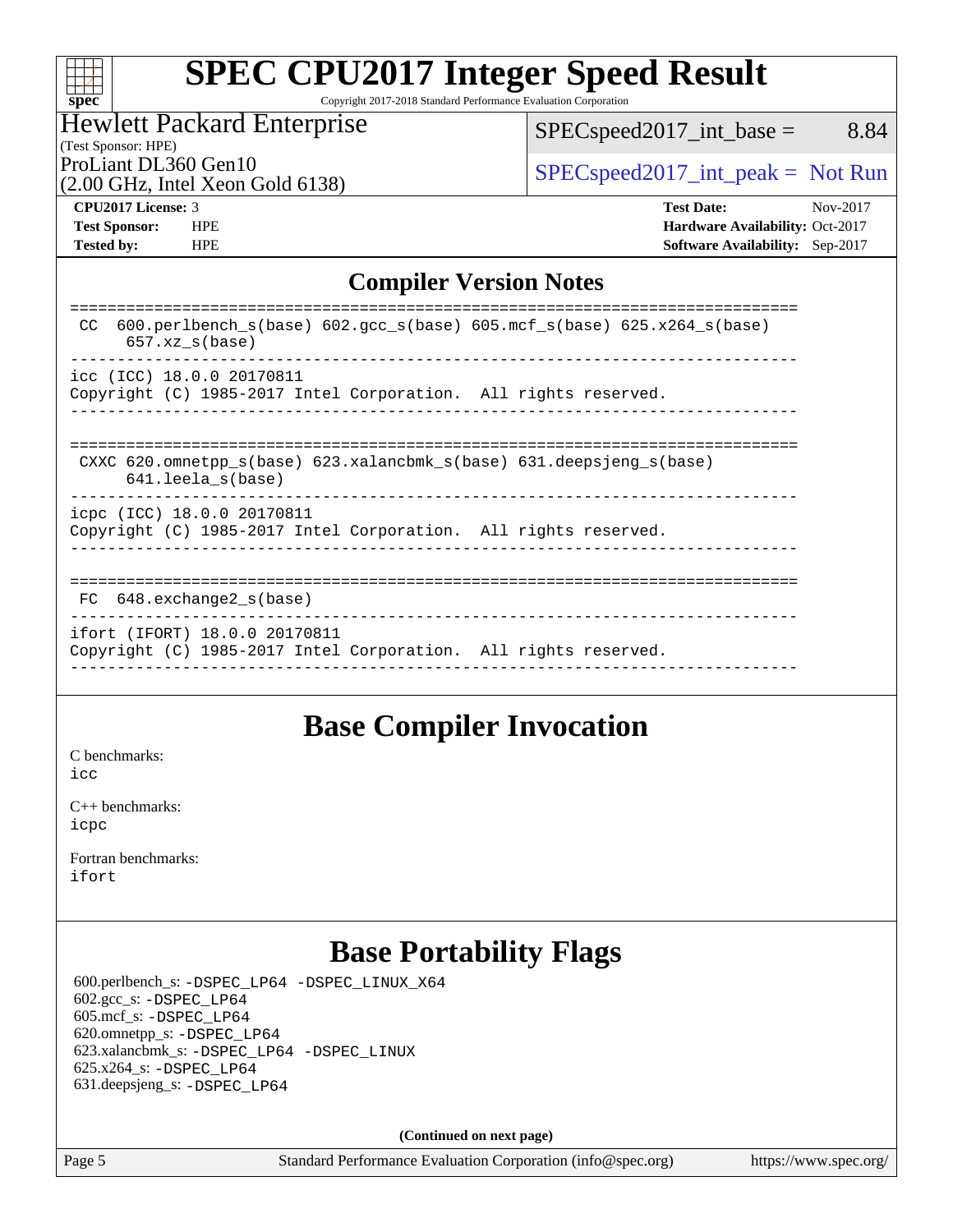#### $\pm\pm\prime$ **[spec](http://www.spec.org/)**

# **[SPEC CPU2017 Integer Speed Result](http://www.spec.org/auto/cpu2017/Docs/result-fields.html#SPECCPU2017IntegerSpeedResult)**

Copyright 2017-2018 Standard Performance Evaluation Corporation

### Hewlett Packard Enterprise

(Test Sponsor: HPE)

 $SPEC speed2017\_int\_base =$  8.84

ProLiant DL360 Gen10  $SPEC speed2017\_int\_peak = Not Run$ 

(2.00 GHz, Intel Xeon Gold 6138)

**[CPU2017 License:](http://www.spec.org/auto/cpu2017/Docs/result-fields.html#CPU2017License)** 3 **[Test Date:](http://www.spec.org/auto/cpu2017/Docs/result-fields.html#TestDate)** Nov-2017 **[Test Sponsor:](http://www.spec.org/auto/cpu2017/Docs/result-fields.html#TestSponsor)** HPE **[Hardware Availability:](http://www.spec.org/auto/cpu2017/Docs/result-fields.html#HardwareAvailability)** Oct-2017 **[Tested by:](http://www.spec.org/auto/cpu2017/Docs/result-fields.html#Testedby)** HPE **[Software Availability:](http://www.spec.org/auto/cpu2017/Docs/result-fields.html#SoftwareAvailability)** Sep-2017

## **[Base Portability Flags \(Continued\)](http://www.spec.org/auto/cpu2017/Docs/result-fields.html#BasePortabilityFlags)**

 641.leela\_s: [-DSPEC\\_LP64](http://www.spec.org/cpu2017/results/res2017q4/cpu2017-20171114-00799.flags.html#suite_basePORTABILITY641_leela_s_DSPEC_LP64) 648.exchange2\_s: [-DSPEC\\_LP64](http://www.spec.org/cpu2017/results/res2017q4/cpu2017-20171114-00799.flags.html#suite_basePORTABILITY648_exchange2_s_DSPEC_LP64) 657.xz\_s: [-DSPEC\\_LP64](http://www.spec.org/cpu2017/results/res2017q4/cpu2017-20171114-00799.flags.html#suite_basePORTABILITY657_xz_s_DSPEC_LP64)

### **[Base Optimization Flags](http://www.spec.org/auto/cpu2017/Docs/result-fields.html#BaseOptimizationFlags)**

[C benchmarks](http://www.spec.org/auto/cpu2017/Docs/result-fields.html#Cbenchmarks):

[-Wl,-z,muldefs](http://www.spec.org/cpu2017/results/res2017q4/cpu2017-20171114-00799.flags.html#user_CCbase_link_force_multiple1_b4cbdb97b34bdee9ceefcfe54f4c8ea74255f0b02a4b23e853cdb0e18eb4525ac79b5a88067c842dd0ee6996c24547a27a4b99331201badda8798ef8a743f577) [-xCORE-AVX512](http://www.spec.org/cpu2017/results/res2017q4/cpu2017-20171114-00799.flags.html#user_CCbase_f-xCORE-AVX512) [-ipo](http://www.spec.org/cpu2017/results/res2017q4/cpu2017-20171114-00799.flags.html#user_CCbase_f-ipo) [-O3](http://www.spec.org/cpu2017/results/res2017q4/cpu2017-20171114-00799.flags.html#user_CCbase_f-O3) [-no-prec-div](http://www.spec.org/cpu2017/results/res2017q4/cpu2017-20171114-00799.flags.html#user_CCbase_f-no-prec-div) [-qopt-mem-layout-trans=3](http://www.spec.org/cpu2017/results/res2017q4/cpu2017-20171114-00799.flags.html#user_CCbase_f-qopt-mem-layout-trans_de80db37974c74b1f0e20d883f0b675c88c3b01e9d123adea9b28688d64333345fb62bc4a798493513fdb68f60282f9a726aa07f478b2f7113531aecce732043) [-qopenmp](http://www.spec.org/cpu2017/results/res2017q4/cpu2017-20171114-00799.flags.html#user_CCbase_qopenmp_16be0c44f24f464004c6784a7acb94aca937f053568ce72f94b139a11c7c168634a55f6653758ddd83bcf7b8463e8028bb0b48b77bcddc6b78d5d95bb1df2967) [-DSPEC\\_OPENMP](http://www.spec.org/cpu2017/results/res2017q4/cpu2017-20171114-00799.flags.html#suite_CCbase_DSPEC_OPENMP) [-L/usr/local/je5.0.1-64/lib](http://www.spec.org/cpu2017/results/res2017q4/cpu2017-20171114-00799.flags.html#user_CCbase_jemalloc_link_path64_4b10a636b7bce113509b17f3bd0d6226c5fb2346b9178c2d0232c14f04ab830f976640479e5c33dc2bcbbdad86ecfb6634cbbd4418746f06f368b512fced5394) [-ljemalloc](http://www.spec.org/cpu2017/results/res2017q4/cpu2017-20171114-00799.flags.html#user_CCbase_jemalloc_link_lib_d1249b907c500fa1c0672f44f562e3d0f79738ae9e3c4a9c376d49f265a04b9c99b167ecedbf6711b3085be911c67ff61f150a17b3472be731631ba4d0471706)

[C++ benchmarks:](http://www.spec.org/auto/cpu2017/Docs/result-fields.html#CXXbenchmarks)

```
-Wl,-z,muldefs -xCORE-AVX512 -ipo -O3 -no-prec-div
-qopt-mem-layout-trans=3 -L/usr/local/je5.0.1-64/lib -ljemalloc
```
[Fortran benchmarks](http://www.spec.org/auto/cpu2017/Docs/result-fields.html#Fortranbenchmarks):

```
-Wl,-z,muldefs -xCORE-AVX512 -ipo -O3 -no-prec-div
-qopt-mem-layout-trans=3 -nostandard-realloc-lhs -align array32byte
-L/usr/local/je5.0.1-64/lib -ljemalloc
```
### **[Base Other Flags](http://www.spec.org/auto/cpu2017/Docs/result-fields.html#BaseOtherFlags)**

[C benchmarks](http://www.spec.org/auto/cpu2017/Docs/result-fields.html#Cbenchmarks):  $-m64 - std = c11$  $-m64 - std = c11$ 

[C++ benchmarks:](http://www.spec.org/auto/cpu2017/Docs/result-fields.html#CXXbenchmarks)  $-m64$ 

[Fortran benchmarks](http://www.spec.org/auto/cpu2017/Docs/result-fields.html#Fortranbenchmarks):

[-m64](http://www.spec.org/cpu2017/results/res2017q4/cpu2017-20171114-00799.flags.html#user_FCbase_intel_intel64_18.0_af43caccfc8ded86e7699f2159af6efc7655f51387b94da716254467f3c01020a5059329e2569e4053f409e7c9202a7efc638f7a6d1ffb3f52dea4a3e31d82ab)

The flags files that were used to format this result can be browsed at

<http://www.spec.org/cpu2017/flags/Intel-ic18.0-official-linux64.2017-10-19.html> <http://www.spec.org/cpu2017/flags/HPE-Platform-Flags-Intel-V1.2-SKX-revF.html>

You can also download the XML flags sources by saving the following links: <http://www.spec.org/cpu2017/flags/Intel-ic18.0-official-linux64.2017-10-19.xml> <http://www.spec.org/cpu2017/flags/HPE-Platform-Flags-Intel-V1.2-SKX-revF.xml>